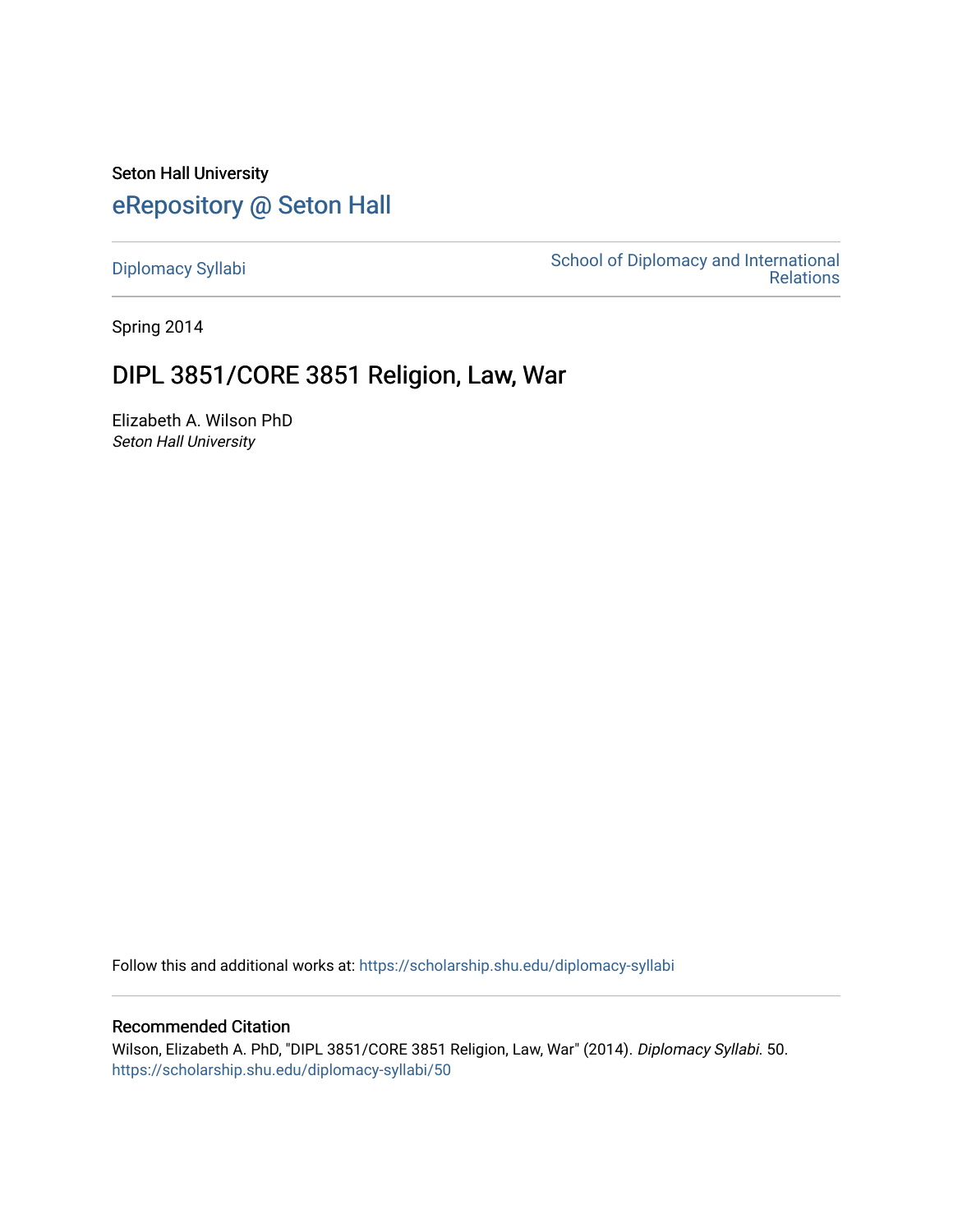Elizabeth A. Wilson DIPL/CORE 3851

## Religion, Law, War Syllabus

This course will examine wars of religion and religious views of war, focusing particularly on how religion has informed the international laws of war. We are living through an era fraught with religious warfare - wars animated by religious conflict and wars that use religious abuse as weapons to demoralize and subdue the enemy. The course will focus on three major religious traditions (primarily Judeo-Christianity and Islam, but some Buddhism will be brought in) and set in dialogue their respective views of war, assess their contributions to the contemporary laws of war, and examine particular historical episodes of religious conflict - as well as contrary episodes of religious toleration.

Office Hours**:** My office is 101B McQuaid Hall and my hours for Spring 2014 will be Wednesday 3-4:30 and by appointment.

Grading: 30% of the grade will be based on class participation; this may include doing informal class writing assignments based on the readings, being an assigned discussant of the readings, giving a short report on an additional issue or current event, completing short quizzes on the readings and lectures.

10% will be based on a group project based on a topic related to the Crusades and presented verbally to the class. 20% will be based on an *individual* 3-4 pp. paper written on the research that the student contributed to the presentation.

The remaining 40% of the grade will be determined by a final paper, on a topic to be determined in consultation with the professor on the basis of an initial list of topics. 10% of this grade will be based on a 1page "op-ed" summary of the paper's argument, and 10% on a verbal presentation to the class of the argument.

Laptops are permitted in the classroom but may only be open for specific research assignments, unless they are necessary to accommodate students with disabilities and proper documentation is presented. Notes should be taken by hand. Sometimes (but not always) I will distribute hard copies of slides for the day's lecture.

## PLAGIARISM AND ALL FORMS OF INTELLECTUAL DISHONESTY WILL BE DEALT WITH SEVERELY, WITH A FAILING GRADE ON THE PARTICULAR EXERCISE OR IF WARRANTED A FAILING GRADE IN THE COURSE AND DISCIPLINARY ACTION.

STUDENTS WITH DISABILITIES Students who have a physical, medical, learning, or psychiatric disability, either temporary or permanent, may be eligible for reasonable accommodation. In order to receive such accommodation, students must identify themselves at the Office of Disability Support Services (DSS), provide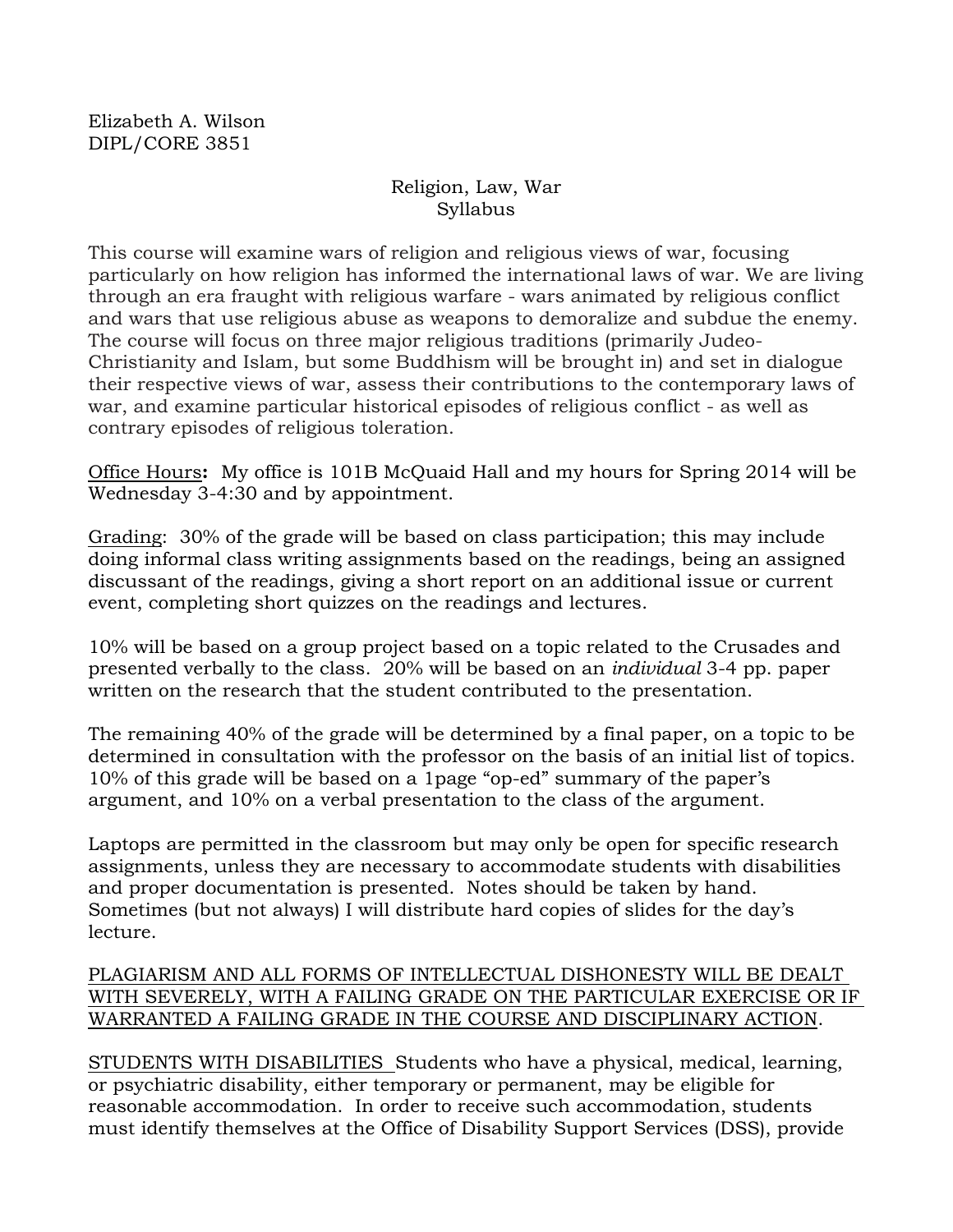appropriate documentation and collaborate with the development of an accommodation plan.

Books

Arthur F. Holmes, WAR AND CHRISTIAN ETHICS Jonathan Riley-Smith, OXFORD HISTORY OF THE CRUSADES Jessica Stern, TERROR IN THE NAME OF GOD

| Sunday        |          | Monday Tuesday or Wednesday                                                                                                                                                |  |
|---------------|----------|----------------------------------------------------------------------------------------------------------------------------------------------------------------------------|--|
| Week<br>One   | Jan $13$ | 27 Introduction "What is Just War?"<br>President Obama's Nobel Remarks<br>(first 20 minutes);<br>West Wing, "A Proportional Response," 5-<br>6, 12-16, 18-22, 33-          |  |
| Week<br>Two   | Jan $20$ | War and the Greeks, Romans, Jews<br>Readings:<br>Holmes, pp. 13-31<br>Deuteronomy<br>Ex. 14, 32<br>Watch PBS Documentary, first hour of<br>Part I ("From Jesus to Christ") |  |
| Week<br>Three | Jan $27$ | Class video lecture<br>Watch PBS From Jesus to Christ (second<br>half of Part I and Part II).<br>Answer questions on BB re documentary                                     |  |
| Week<br>Four  | Feb 3    | Sermon on the Mount $-$ any version<br>Luke 3<br>The Book of Revelations<br>Holmes 48-50, 61-82 (Church Fathers,<br>Augustine)                                             |  |
| Week<br>Five  | Feb 10   | Islam: Introduction<br>Qur'an & Hadith Excerpts (BB)<br>Film: Islam: Empire of Faith                                                                                       |  |
|               |          | $\mathcal{I}$                                                                                                                                                              |  |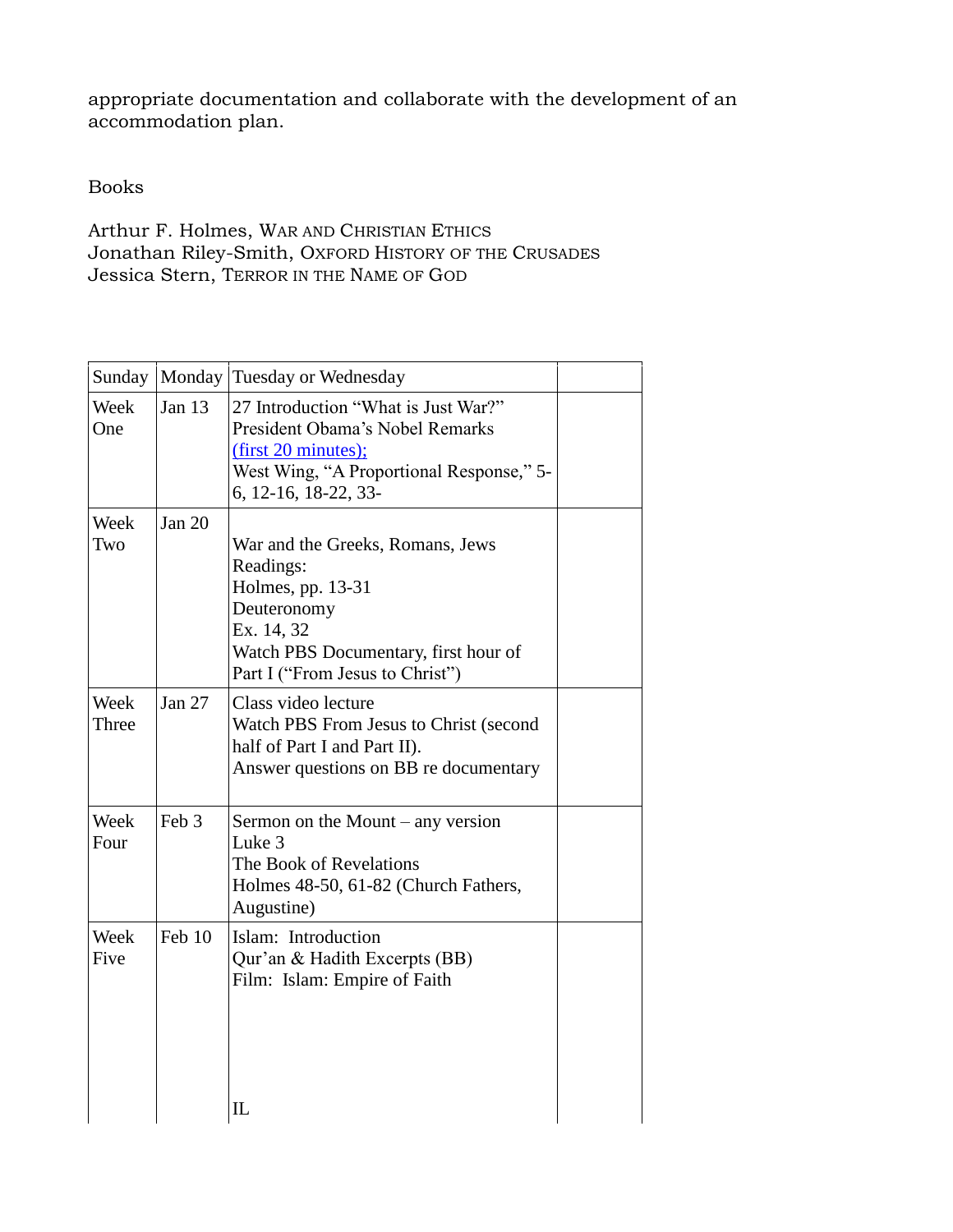| Sunday             |          | Monday Tuesday or Wednesday                                                                                                                                    |  |
|--------------------|----------|----------------------------------------------------------------------------------------------------------------------------------------------------------------|--|
| Week<br><b>Six</b> | Feb 17   | Al-Andalus<br>Readings:<br>Menocal, <i>Ornament of the World</i> (BB)<br>Lowney, Vanished World (BB)<br>Watch Cities of Light                                  |  |
| Week<br>Seven      | Feb 24   | Crusades I<br>Readings:<br>Riley-Smith (pp. TBA on BB)<br>Holmes, 87-91 (Bernard de Clairvaux);<br>102-117; 118-125 (Aquinas, de Vittorio);<br>Papal Bull (BB) |  |
| Week<br>Eight      | Mar $3$  | Crusades II<br><b>Crusades Presentations DUE</b>                                                                                                               |  |
|                    | Mar $10$ | <b>SPRING BREAK</b>                                                                                                                                            |  |
| Week<br>Nine       | Mar $17$ | The Protestant Reformation<br>Readings:<br>Holmes, pp. 140-176                                                                                                 |  |

| Sunday             |          | Monday Tuesday or Wednesday                                                                                                                     |  |
|--------------------|----------|-------------------------------------------------------------------------------------------------------------------------------------------------|--|
| Week<br><b>Ten</b> | Mar $24$ | Readings:<br>Holmes pp. 195-225<br>H. Dunant, A Memory of Solferino;<br>International Committee of the Red Cross<br><b>DETAILED OUTLINE DUE</b> |  |
| Week<br>11         | Mar $31$ | Geneva Conventions;<br>War on terrorism cases (BB)                                                                                              |  |
| Week<br>12         | April 7  | Jessica Stern, Terror in the Name of God                                                                                                        |  |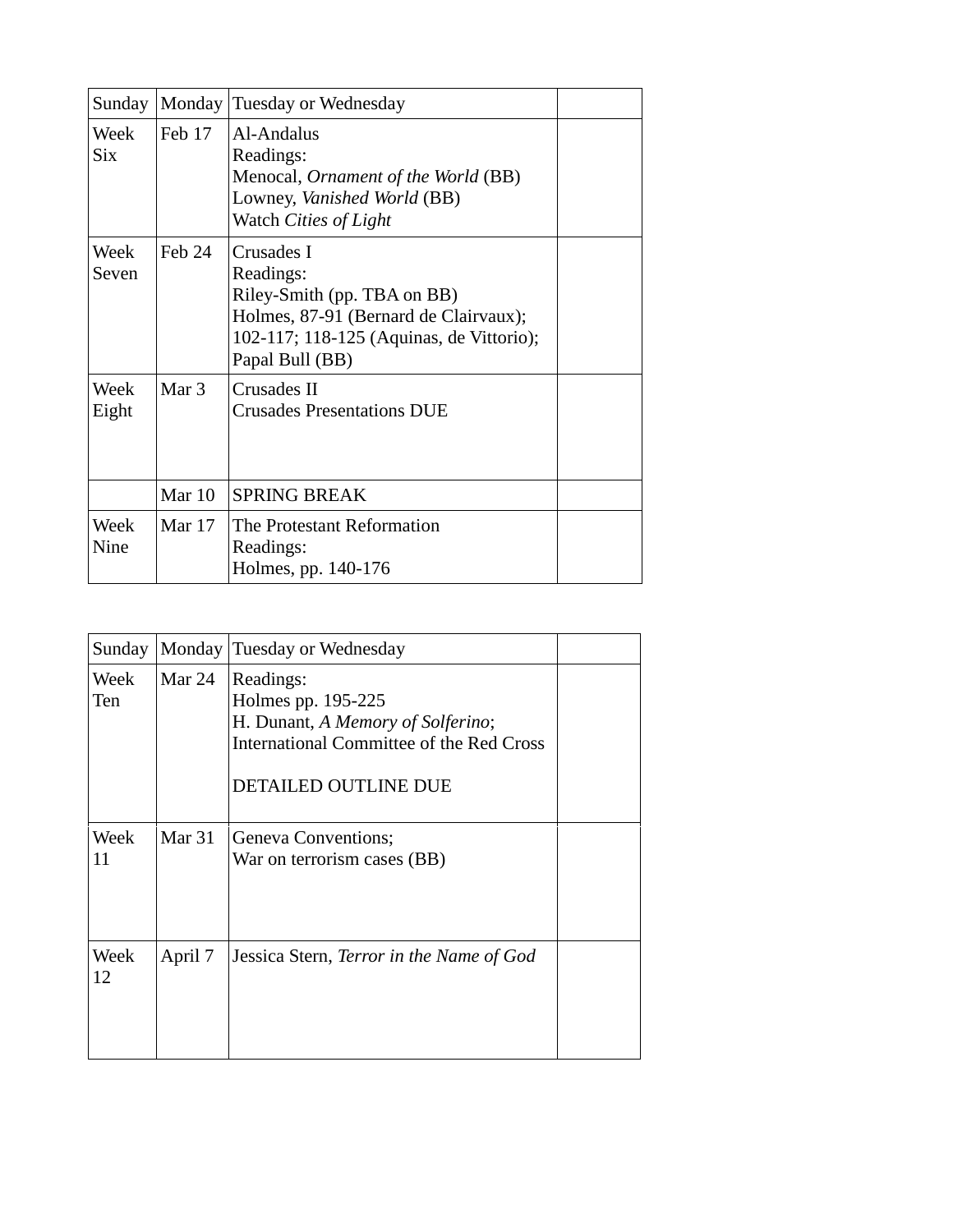| Week<br>13 | April 14 Enhanced Interrogation, Torture, Drones,<br>Preemptive War (BB)  |  |
|------------|---------------------------------------------------------------------------|--|
| Week<br>14 | April 21 The Responsibility to Protect (BB)<br><b>Class Presentations</b> |  |

| Sunday |          | Monday Tuesday or Wednesday            |  |
|--------|----------|----------------------------------------|--|
| Week   | April 28 |                                        |  |
| 15     |          | Nuclear Deterrence/Nonviolence/People  |  |
|        |          | Power                                  |  |
|        |          | Readings:                              |  |
|        |          | Holmes 291-314; 318-341                |  |
|        |          | Gandhi and Nonviolent Civil Resistance |  |
|        |          | (BB)                                   |  |
|        |          | <b>Class Presentations</b>             |  |
|        |          | FINAL PAPER DUE MAY7 (submitted        |  |
|        |          | via BB)                                |  |